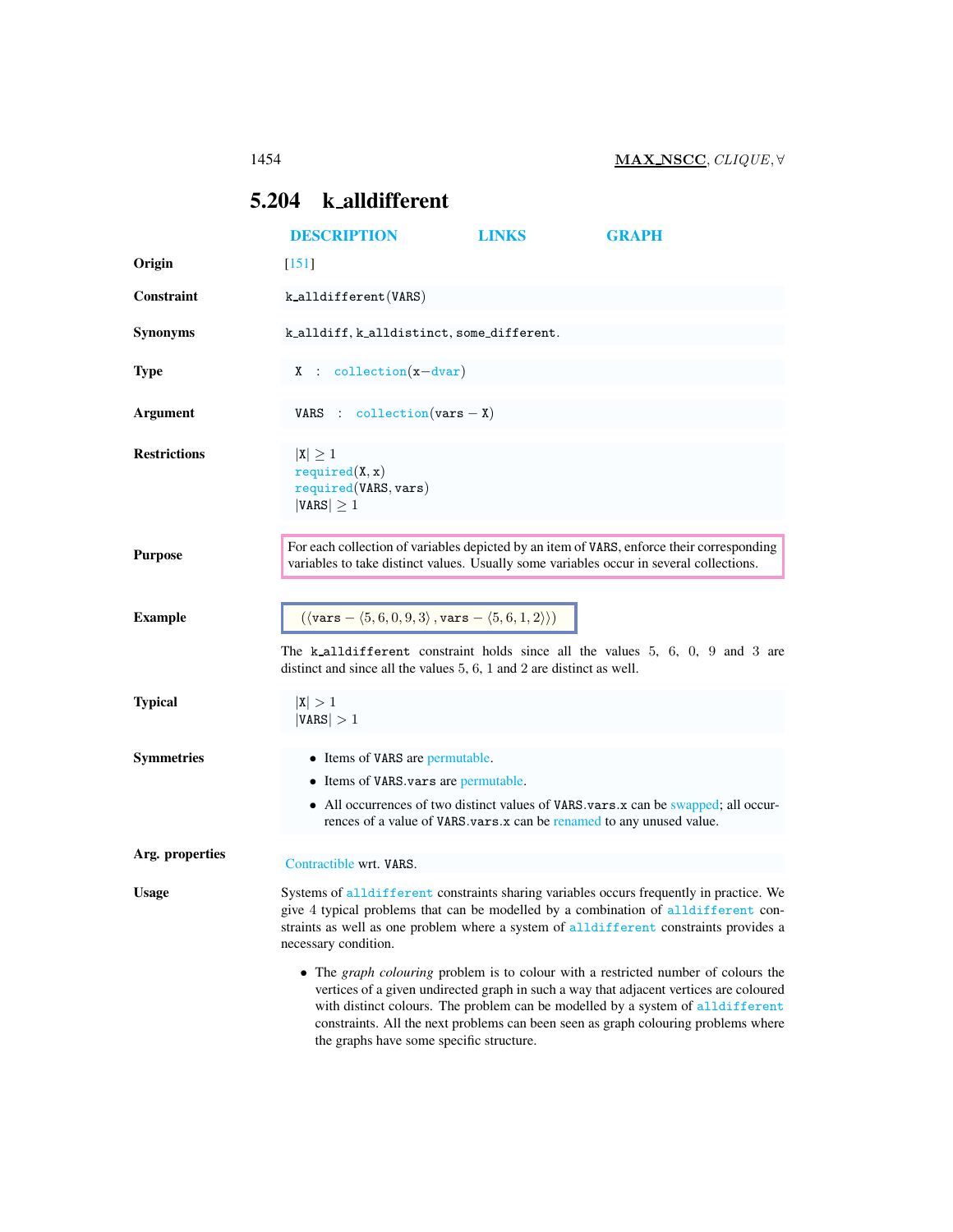### 1455

• A *Latin square of order* n is an  $n \times n$  array in which n distinct numbers in [1, n] are arranged so that each number occurs once in each row and column. The problem is to complete a partially filled Latin square. Part  $(A)$  of Figure [5.455](#page-1-0) gives a partially filled Latin square, while part (B) provides a possible completion.

|   |     |   |                | $\overline{2}$ | 3              |                |
|---|-----|---|----------------|----------------|----------------|----------------|
|   |     | 3 | $\overline{2}$ |                | 4              | 3              |
| 3 |     |   | 3              | 4              | 1              | $\overline{2}$ |
|   |     |   | 4              | 3              | $\overline{2}$ |                |
|   | (A) |   |                | (B)            |                |                |

Figure 5.455: (A) A partially filled Latin square and (B) a possible completion

<span id="page-1-0"></span>• A *Sudoku* is a Latin square of order  $9 \times 9$  such that the numbers in each major  $3 \times 3$ block are distinct. As for the Latin square problem, the problem is to complete a partially filled board. Part (A) of Figure [5.456](#page-1-1) gives a partially filled Sudoku board, while part (B) provides a possible completion. A constraint programming approach for solving Sudoku puzzles is depicted in [384]. It shows how to generate redundant constraints as well as shaving [276] in order to find a solution without guessing.



Figure 5.456: (A) A partially filled Sudoku square and (B) its unique completion

<span id="page-1-1"></span>• A *task assignment* problem consists to assign a given set of non-preemptive tasks, which are fixed in time (i.e., the origin, duration and end of each task are fixed), to a set of resources so that, tasks that are assigned to the same resource do not overlap in time. Each task can be assigned to a predefined set of resources. Problems like *aircraft stand allocation* [140], [383] or *air traffic flow management* [20] correspond to an example of a real-life task assignment problem. *Assignment of service professionals* [13] is yet another industrial example where professionals have to be assigned positions in such a way that positions assigned to a given professional do not overlap in time.

Part (A) of Figure [5.457](#page-2-0) gives an example of task assignment problem. For each task we indicate the set of resources where it can potentially be assigned (i.e., the domain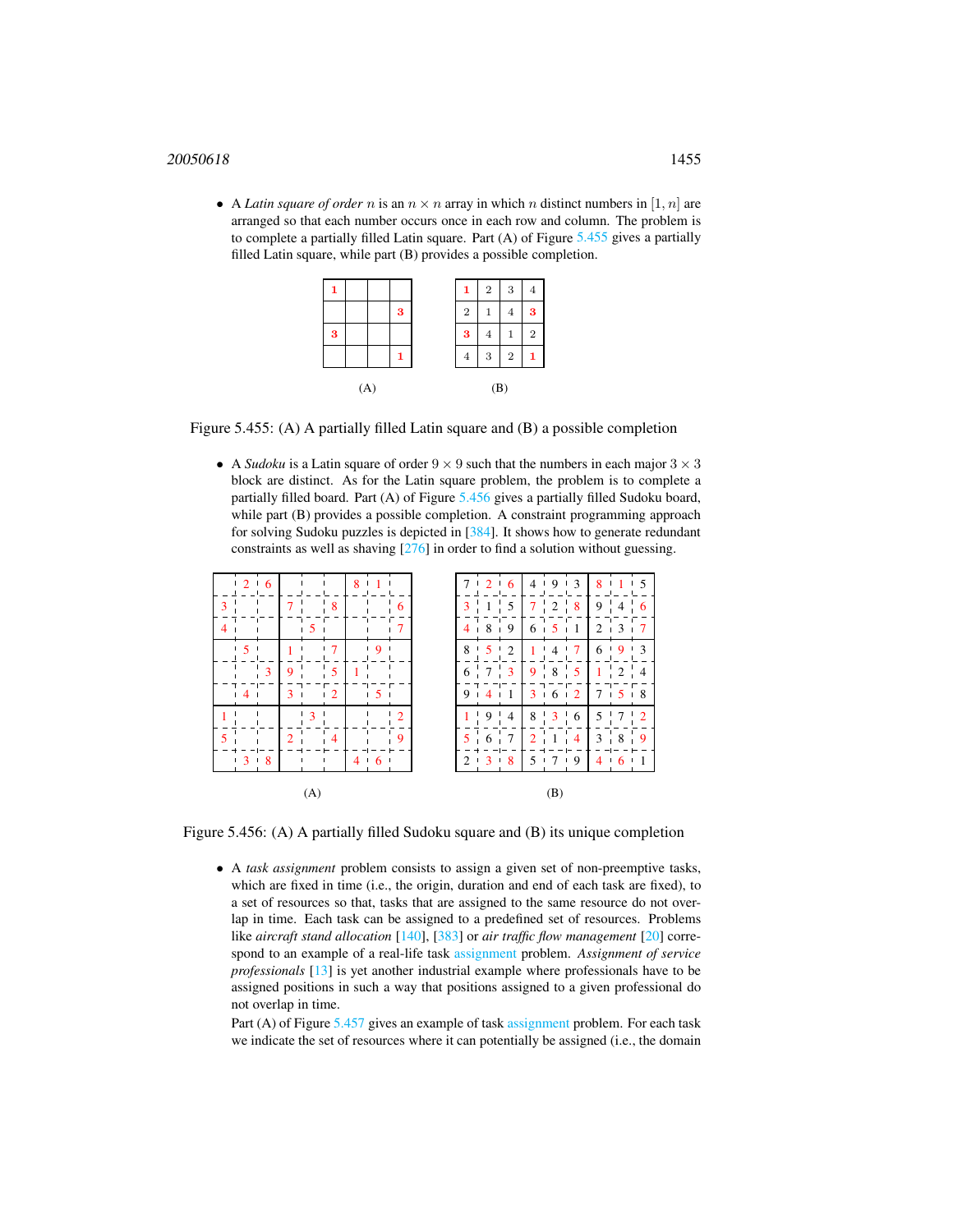of its assignment variable). For instance, task  $t_1$  can be assigned to resources 1 or 2. Part (B) of Figure [5.457](#page-2-0) gives the corresponding interval graph: We have one vertex for each task and an edge between two tasks that overlap in time. We have a system of alldifferent constraints corresponding to the maximum cliques of the interval graph (i.e.,  $\{t_1, t_5, t_8\}$ ,  $\{t_2, t_5, t_8\}$ ,  $\{t_2, t_6\}$ ,  $\{t_3, t_6, t_9\}$ ,  $\{t_3, t_7, t_9\}$ ,  $\{t_4, t_7, t_9\}$ ). Finally, part (C) of Figure [5.457](#page-2-0) provides a possible solution to the task assignment problem where tasks  $t_1$ ,  $t_2$ ,  $t_9$  are assigned to resource 1, tasks  $t_3$ ,  $t_4$ ,  $t_8$  are assigned to resource 2, and tasks  $t_5$ ,  $t_6$ ,  $t_7$  are assigned to resource 3.



<span id="page-2-0"></span>Figure 5.457: (A) Tasks  $t_1, t_2, \ldots, t_9$  with their potential assignment 1, 2 or 3 (B) Interval graph where to each task of corresponds a vertex, and to each pair of overlapping tasks corresponds an edge (C) A valid assignment where tasks assigned to a same machine do not overlap

- The *tree partitioning with precedences* problem is to compute a vertex-partitioning of a given digraph  $G$  in disjoint trees (i.e., a forest), so that a given set of precedences holds. The problem can be modelled with a tree precedence(NTREE, VERTICES) constraint, where NTREE is a domain variable specifying the numbers of trees in the forest and VERTICES is a collection of the digraph's  $n$  vertices. Each item  $v \in$  VERTICES has the following attributes, which complete the description of the digraph:
	- index is an integer in  $[1, n]$  that can be interpreted as the *label* of v.
	- father is a domain variable whose domain consists of elements (vertex label) of  $[1, n]$ . It can be interpreted as the *unique successor* of v.
	- preds is a possibly empty set of integers, its elements (vertex label) being in  $[1, n]$ . It can be interpreted as the *mandatory ancestors* of v.

We model the tree precedence constraint by the digraph  $\mathcal{G} = (\mathcal{V}, \mathcal{E})$  in which the vertices represent the elements of VERTICES and the arcs represent the successors relations between them. Formally,  $G$  is defined as follows:

- To the i<sup>th</sup> vertex  $(1 \le i \le n)$ , VERTICES[i], of the VERTICES collection corresponds a vertex of  $V$  denoted by  $v_i$ .
- For every pair of vertices (VERTICES[i], VERTICES[j]), where i and j are not necessarily distinct, there is an arc from  $v_i$  to  $v_j$  in  $\mathcal{E}$ .

The tree\_precedence constraint specifies that its associated digraph  $G$  should be a forest that fulfils the precedence constraints. Formally a ground instance of a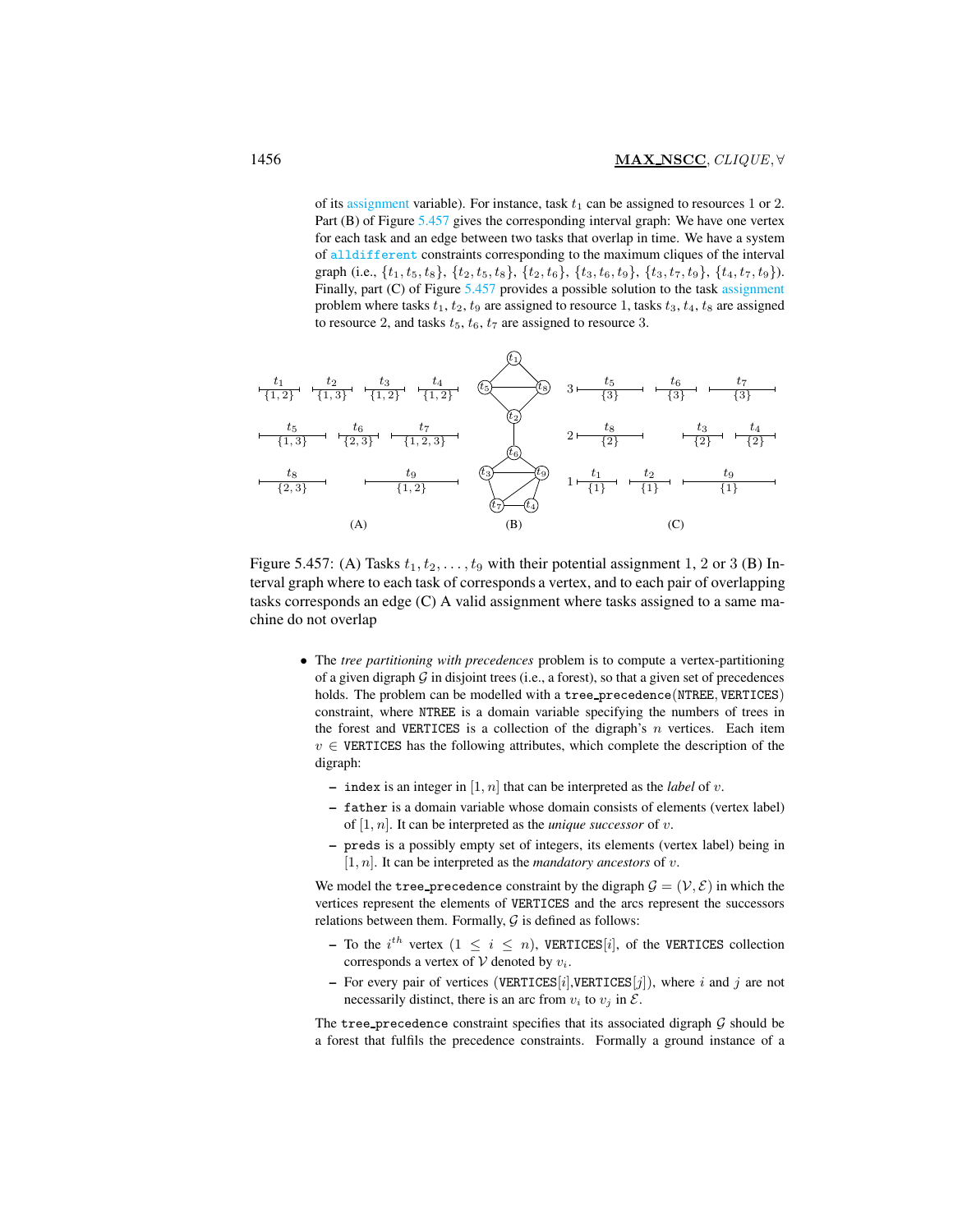tree precedence(NTREE, VERTICES) constraint is satisfied if and only if the following conditions hold:

- 1.  $\forall i \in [1, n] : \text{VERTICES}[i].\text{index} = i,$
- 2. Its associated digraph  $G$  consists of NTREE connected components,
- 3. Each connected component of  $G$  does not contain any circuit involving more than one vertex,
- 4. For every vertex VERTICES[i] such that  $j \in \text{VERTICES}[i]$ . preds there must be an elementary path in  $G$  from VERTICES  $[i]$  to VERTICES  $[i]$ .

We can build the following system of alldifferent constraints that corresponds to a necessary condition for the tree precedence constraint: To each vertex  $v$  of G, which both has no predecessors and cannot be the root of a tree, we generate an alldifferent constraint involving the father variables of those descendants of  $v$  in  $G$  that cannot be the root of a tree.

For the set of precedences depicted by part (A) of Figure  $5.458^{12}$  $5.458^{12}$  $5.458^{12}$  $5.458^{12}$ , where we assume that VERTICES[12] is the only vertex that can be a root and where  $F_i$  denotes the father variable associated with VERTICES $[i]$ , we get the following system of alldifferent constraints:

- alldifferent $(\langle F_1, F_3, F_5, F_6, F_7, F_{10}, F_{11} \rangle)$ ,
- $-$  alldifferent $(\langle F_2, F_4, F_7, F_8, F_9, F_{10}, F_{11} \rangle).$

tree\_precedence( $\langle$ 

The variables of these two alldifferent constraints respectively correspond to the descendants of the two source vertices (i.e.,  $F_1$  and  $F_2$ ) of the precedence graph depicted by parts  $(B)$  and  $(C)$  of Figure [5.458.](#page-4-0) On part  $(B)$  and  $(C)$  of Figure  $5.458$  the descendants of  $F_1$  and  $F_2$  are respectively depicted in red and blue. Their intersection,  $\{F_7, F_{10}, F_{11}, F_{12}\}$ , from which we remove  $F_{12}$  belong to the two alldifferent constraints. In fact,  $F_{12}$  is not mentioned in the two alldifferent constraints since its corresponding vertex is the root of a tree. Part (D) of Figure [5.458](#page-4-0) gives a possible tree satisfying all the precedences constraints expressed by part (A). It corresponds to the following ground solution:

| $index - 1$  | $father-3$        | $preds - \{\},\$               |
|--------------|-------------------|--------------------------------|
| $index - 2$  | $father-4$        | $preds - \{\},\$               |
| index $-3$   | father $-5$       | $\texttt{preds} - \{1\},\$     |
| $index-4$    | $father-8$        | preds $-\{2\},\$               |
| $index - 5$  | $father-6$        | preds $-\{1\},\$               |
| $index - 6$  | $father-7$        | preds $-\{3\},\$               |
| $index - 7$  | $father - 10$     | $\text{preds} - \{3, 4\},\$    |
| $index - 8$  | $father-9$        | $\text{preds} - \{4\},\$       |
| $index - 9$  | $father - 7$      | preds $-\{2\},\$               |
| $index - 10$ | $father - 11$     | $\text{preds} - \{5, 6, 7\},\$ |
| $index - 11$ | $father-12$       | $\text{preds} - \{7, 8, 9\},\$ |
| $index - 12$ | ${\tt father-12}$ | $preds - \{10, 11\}$           |

Parts (E) and (F) of Figure [5.458](#page-4-0) illustrate how the precedence constraints are satisfied by the solution depicted by part (D): each precedence, represented by a dashed arc, links two vertices that belong to a same path of the tree that is directed toward the root of the tree.

<span id="page-3-0"></span><sup>&</sup>lt;sup>12</sup>The number in a vertex gives the value of the index attribute of the corresponding item.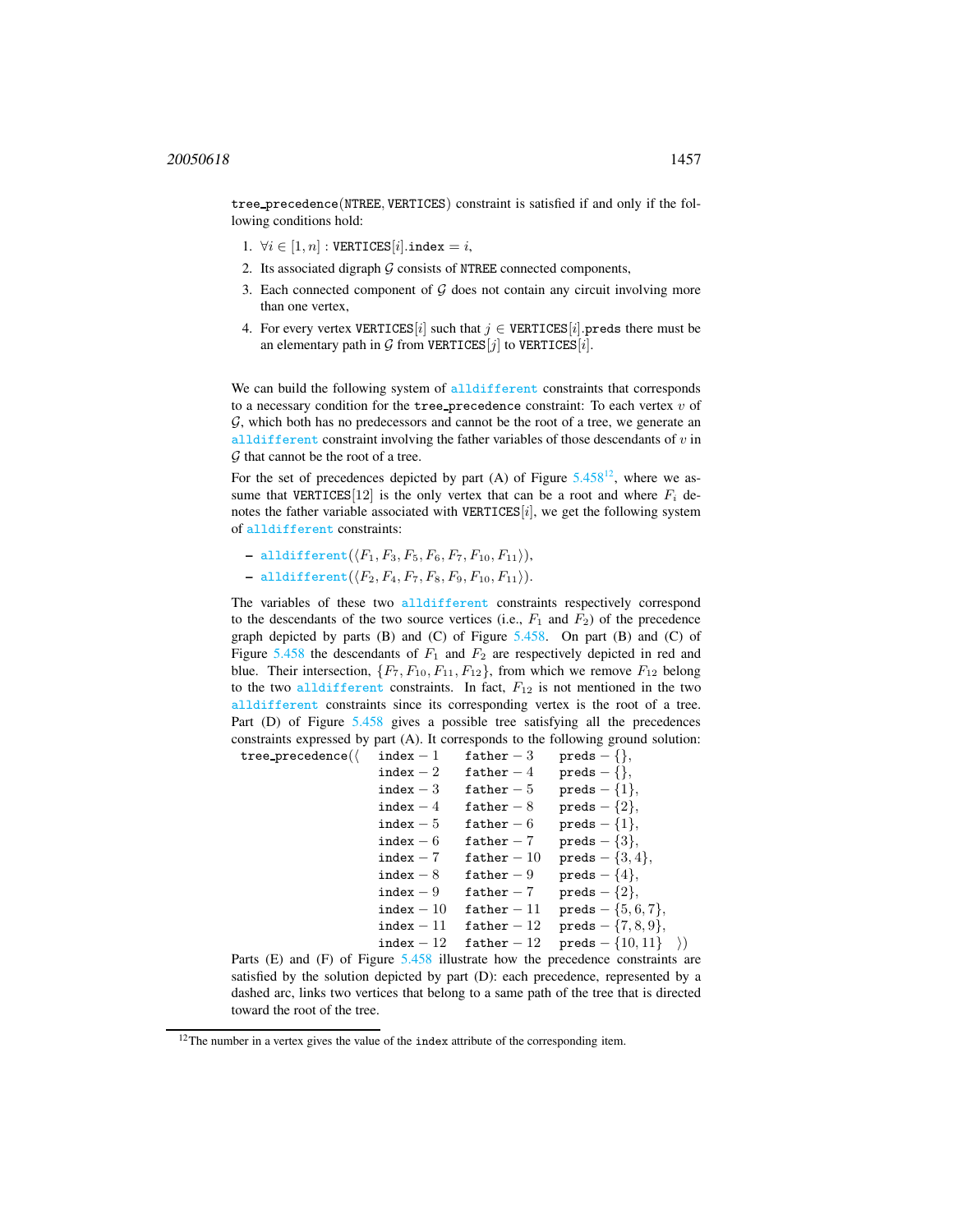

<span id="page-4-0"></span>Figure 5.458: (A) A set of precedences and (D) a corresponding feasible tree where  $F_i$  stands for the father of the  $i^{th}$  vertex; (B) the alldifferent constraint associated with the source vertex 1 and (E) the satisfied precedences in red along the paths of the tree of (D); (C) the alldifferent constraint associated with the source vertex 2 and (F) the satisfied precedences in blue along the paths of the tree of (D);

Remark It was shown in [152] that, finding out whether a system of two alldifferent constraints sharing some variables has a solution or not is NP-hard. This was achieved by reduction from set packing.

A slight variation in the way of describing the arguments of the k alldifferent con-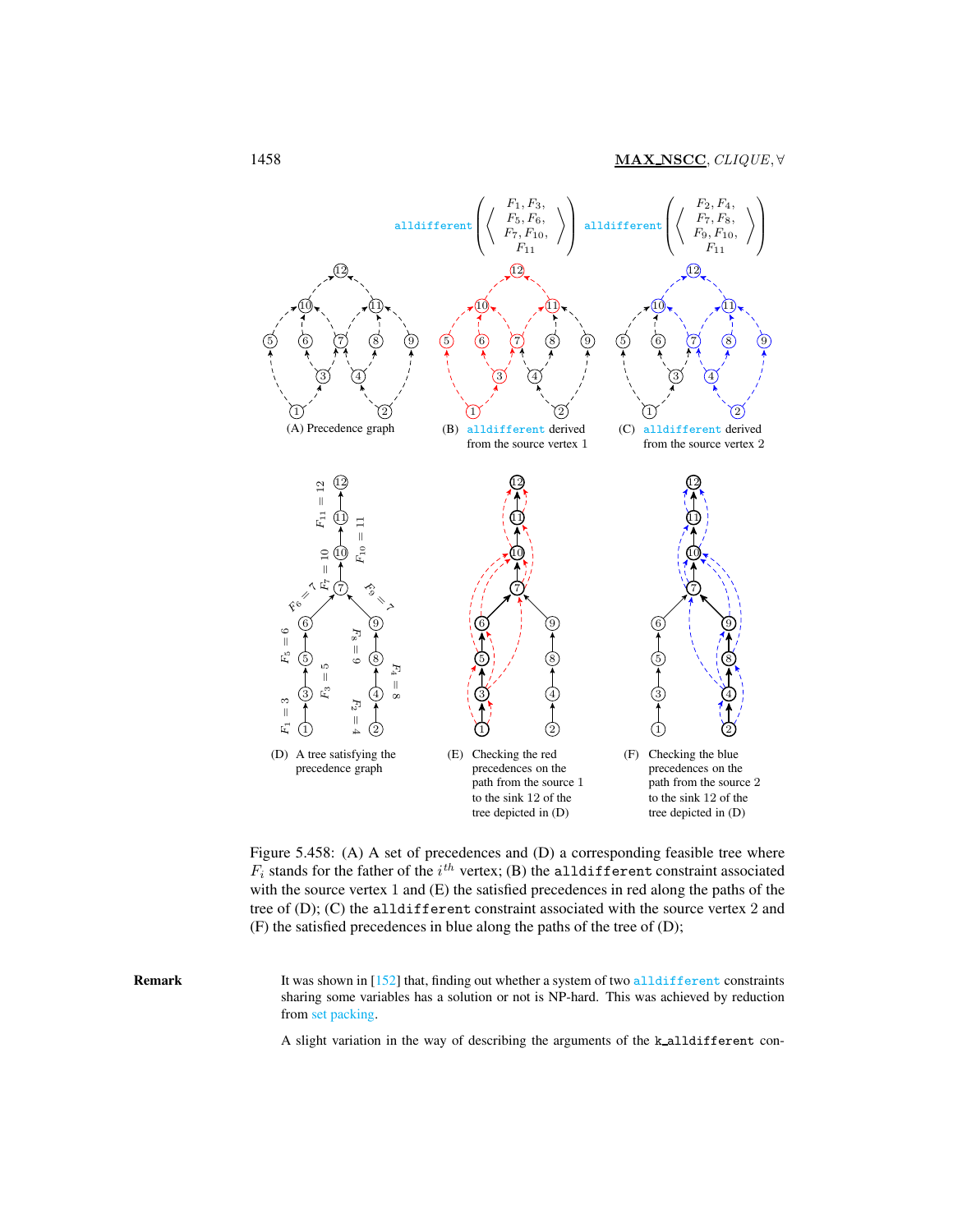straint appears in  $[357]$  under the name of some\_different: the set of disequalities is described by a set of pairs of variables, where each pair corresponds to a disequality constraint between two given variables.

Within the context of linear programming, a relaxation of the k-alldifferent constraint is provided in [8]. The special case where  $k = 2$  is discussed in [9].

Algorithm Even if there is no filtering algorithm for the k-alldifferent constraint, one can enforce redundant constraints for the following patterns:

- Within the context of graph colouring, one can state an nyalue constraint for every cycle of odd length of the graph to colour enforcing that the corresponding variables have to be assigned to at least three distinct values.
- Within the context of Latin squares, one can state a colored matrix constraint enforcing that each value is used exactly once in each row and column.
- Within the context of two alldifferent constraints alldifferent $((U_1, \ldots, U_n, V_1, \ldots, V_m))$  and alldifferent $((U_1, \ldots, U_n,$  $W_1, \ldots, W_m$ ) where the domain of all variables  $U_1, \ldots, U_n, V_1, \ldots, V_m$ ,  $W_1, \ldots, W_m$  is included in the interval  $[1, n + m]$ , one can state a same\_and\_global\_cardinality constraint stating that the variables  $V_1, \ldots, V_m$ should correspond to a permutation of the variables  $W_1, \ldots, W_m$  and that the variables  $V_1, \ldots, V_m$  should be assigned to distinct values.
- In the general case of two alldifferent constraints alldifferent $((U_1, \ldots, U_n, V_1, \ldots, V_m))$  and alldifferent $((U_1, \ldots, U_n,$  $W_1, \ldots, W_o$ , one can state an nvalue constraint involving the variables  $V_1, \ldots, V_m$  and  $W_1, \ldots, W_o$  enforcing that these variables should not use more than  $s - n$  distinct values, where s denotes the cardinality of the union of the domains of the variables  $U_1, \ldots, U_n, V_1, \ldots, V_m, W_1, \ldots, W_o$ .

Several propagation rules for the k\_alldifferent constraint are also described in [253].

**Reformulation** Given two alldifferent constraints that share some variables, a reformulation preserving bound-consistency was introduced in [73]. This reformulation is based on an extension of Hall's theorem that is presented in the same paper.

<span id="page-5-0"></span>

| See also        | <b>common keyword:</b> colored_matrix (system of constraints).                                                                                                              |  |  |  |  |  |
|-----------------|-----------------------------------------------------------------------------------------------------------------------------------------------------------------------------|--|--|--|--|--|
|                 | <b>generalisation:</b> diffn, geost (tasks for which the start attribute is not fixed).                                                                                     |  |  |  |  |  |
|                 | part of system of constraints: alldifferent.                                                                                                                                |  |  |  |  |  |
|                 | related:<br>nvalue (implied by two overlapping alldifferent),<br>same_and_global_cardinality(implied by two overlapping alldifferent and<br><i>restriction on values</i> ). |  |  |  |  |  |
| <b>Keywords</b> | application area: air traffic management, assignment.                                                                                                                       |  |  |  |  |  |
|                 | <b>characteristic of a constraint:</b> all different, disequality.                                                                                                          |  |  |  |  |  |
|                 | <b>combinatorial object:</b> permutation, Latin square.                                                                                                                     |  |  |  |  |  |
|                 | <b>complexity:</b> set packing.                                                                                                                                             |  |  |  |  |  |
|                 | <b>constraint type:</b> system of constraints, overlapping all different, value constraint,<br>decomposition.                                                               |  |  |  |  |  |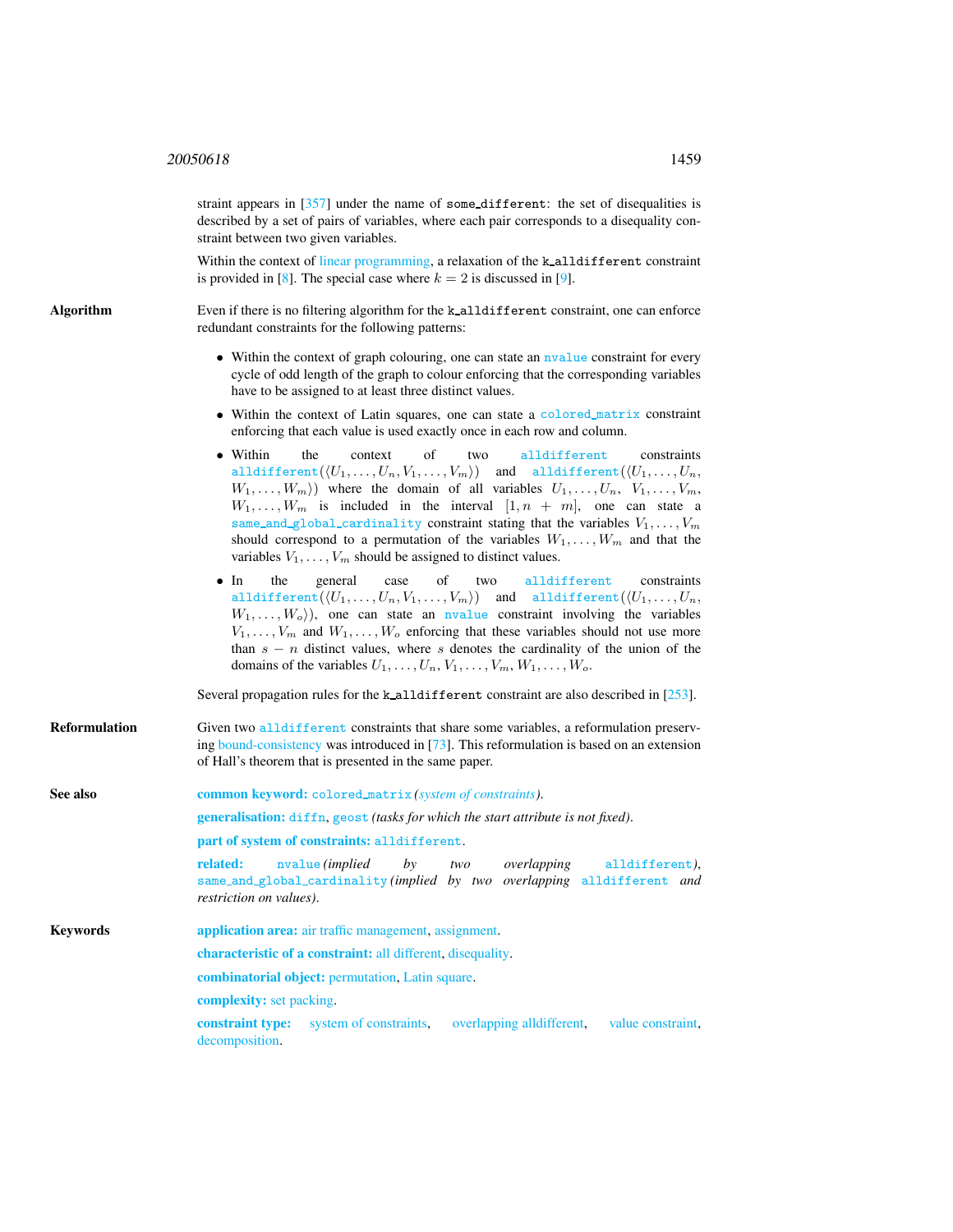filtering: bound-consistency, duplicated variables. problems: graph colouring. puzzles: Sudoku.